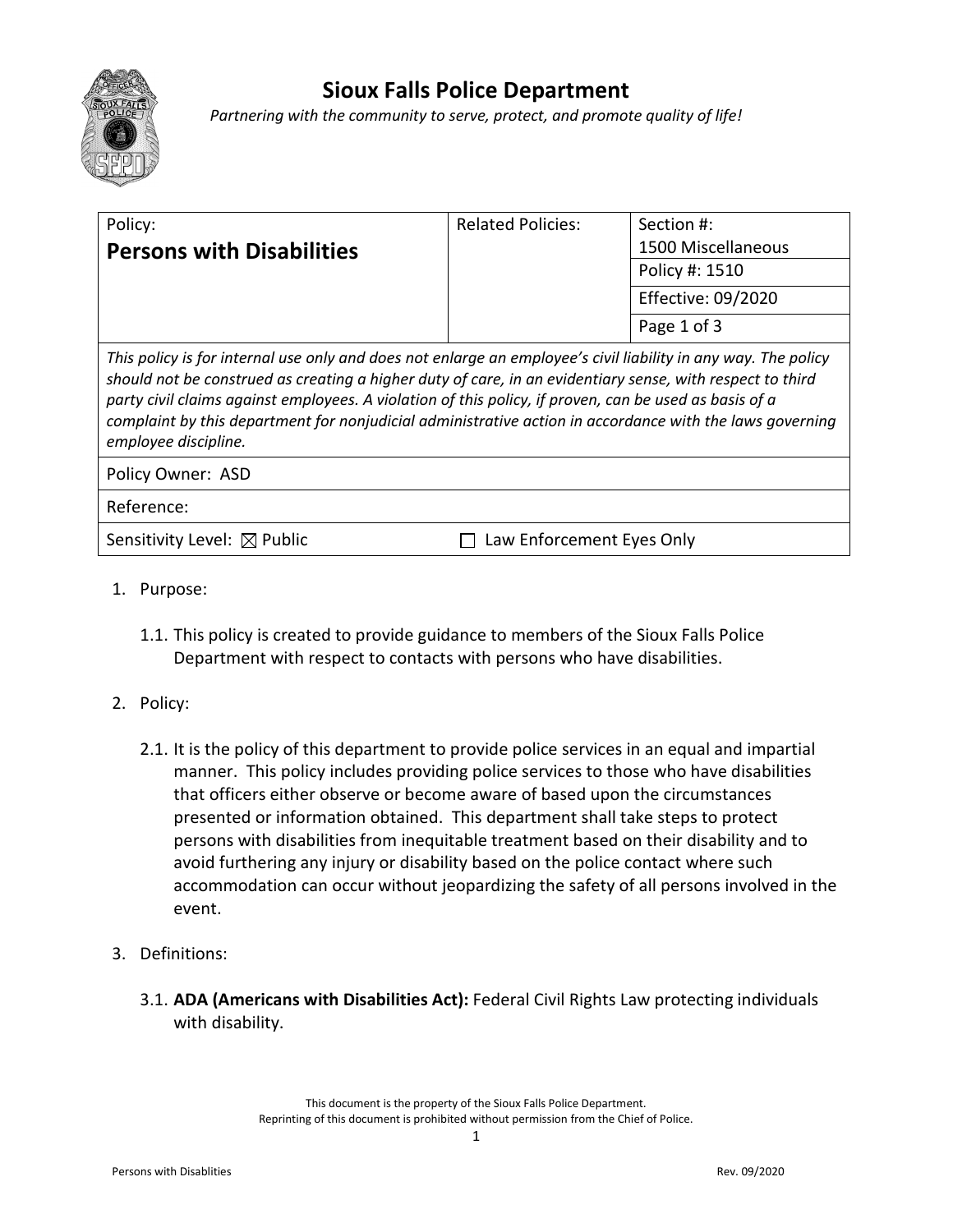- 3.2. **Recognized Disability/Protected Person under ADA:** Any person who has a physical or mental impairment that substantially limits one or more major life activities such as walking, seeing, hearing, speaking, breathing, learning, and working. A person who associates with a disabled person is also protected under the act.
- 3.3. **Other disabilities:** Injury, Illness, Mental, or Emotional state that would render a person more vulnerable to police actions such as use of force, incarceration, or restraint.

## 4. Procedure:

- 4.1. **Arrest - Minor Crimes:** When dealing with a person who is protected under the ADA officers should consider whether the suspected conduct is a manifestation of the person's disability. In cases where the conduct is, a manifestation of the disability officers should consider a medical or mental health referral as opposed to arrest.
- 4.2. **Use of Force:** In determining the appropriate level of force to be used to control a situation involving a person that the officer suspects has a disability with a recognized or other disability, officers should consider whether the particular control or restraint tactic is more dangerous or unreasonable in light of the particular person's disability.
- 4.3. In cases where an officer becomes aware, through information or observations, of a disability, officers should take steps to accommodate that disability where they are able to do so without jeopardizing the subject, the officer, or any other person present.

4.3.1 Handcuffing or other restraints-where handcuffing or other restraints may cause further injury of an existing disability and there is no imminent threat, officers should seek assistance from a supervisor to determine if there is an appropriate method of restraint that will accommodate the disability without jeopardizing safety.

- 4.4. **Mobility:** Standard transport procedures may be dangerous for many people with mobility disabilities. Officers should use caution not to injure the person or damage their wheelchair or other mobility device. The best approach when possible is to ask the person what type of transportation he or she can use, and how to lift or assist him or her in transferring them in or out of the vehicle.
- 4.5. **Visually Impaired:** When dealing with a person who is visually impaired it is important for officers to identify themselves verbally and state clearly and completely any directions or instructions including any information that is posted visually which cannot be seen by the person who is visually impaired.
	- 4.5.1. Officers should read in its entirety, and fully any document that a visually impaired person is required to sign as the result of a law enforcement action.